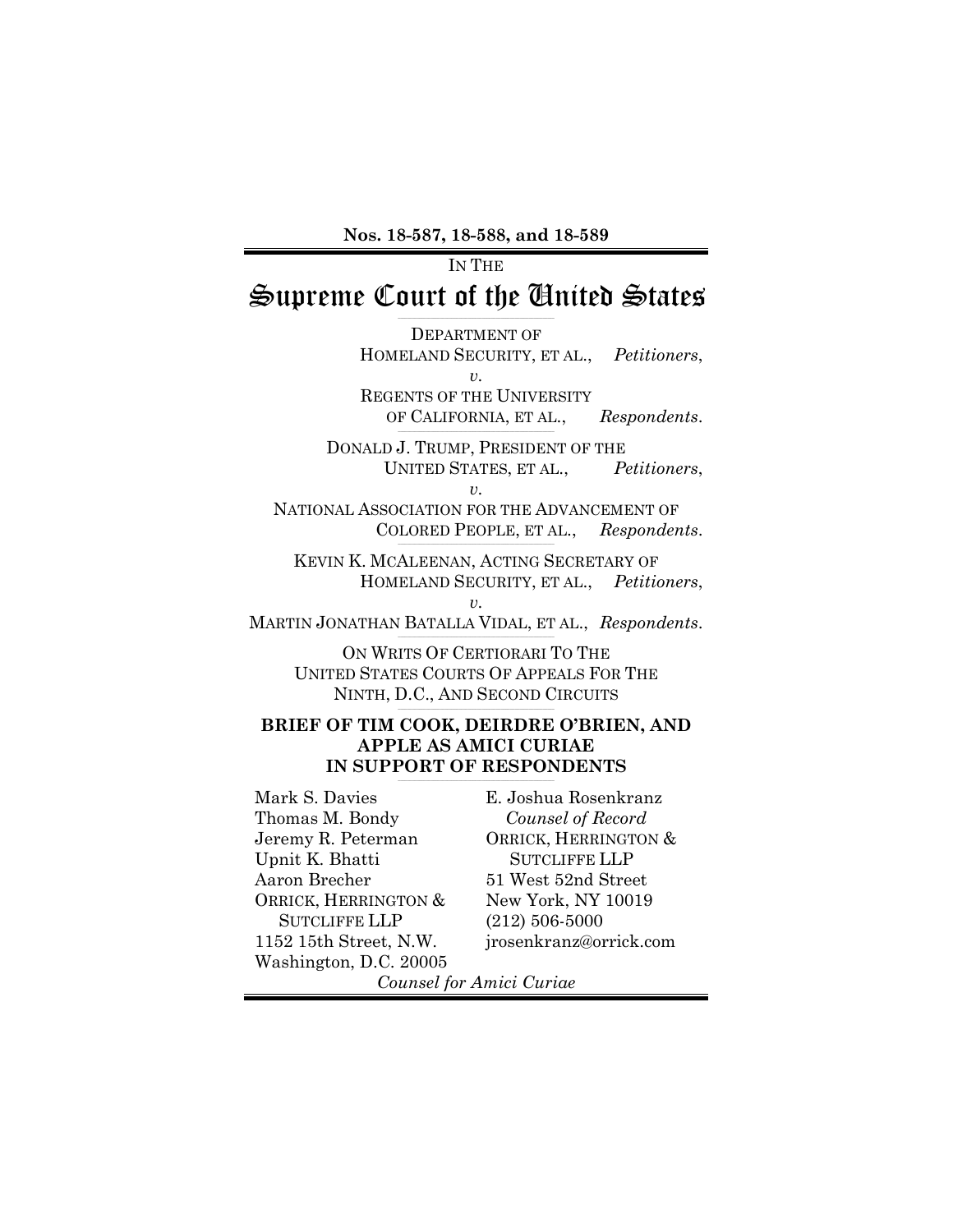# **TABLE OF CONTENTS**

# **Page**

| INTRODUCTION AND SUMMARY OF |  |
|-----------------------------|--|
|                             |  |
|                             |  |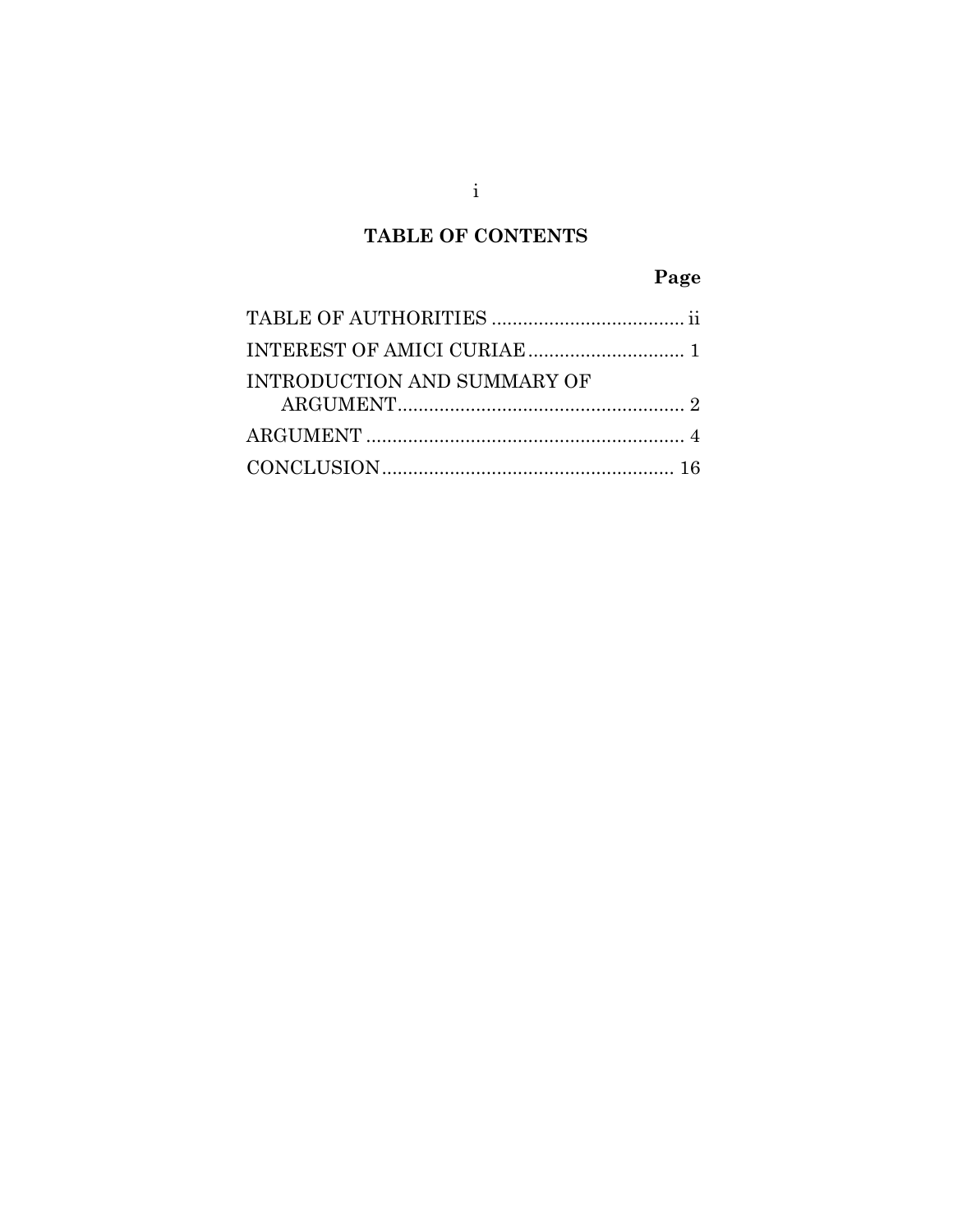## **TABLE OF AUTHORITIES**

# **Page(s)**

### <span id="page-2-0"></span>**Cases**

| NLRB v. Bell Aerospace Co.,                |  |
|--------------------------------------------|--|
| Perez v. Mortg. Bankers Ass'n,             |  |
| Smiley v. Citibank (S.D.), N.A.,           |  |
| United States v. Penn. Indus. Chem. Corp., |  |
| <b>Other Authorities</b>                   |  |
| Tim Cook & Charles Koch, Congress must act |  |

| on the 'dreamers', Wash. Post (Dec. 14,                                                                                       |  |
|-------------------------------------------------------------------------------------------------------------------------------|--|
|                                                                                                                               |  |
| Letter from Tim Cook et al. to Donald J.<br>Trump, Paul Ryan, Nancy Pelosi, Mitch<br>McConnell, and Charles Schumer (Aug. 31, |  |
|                                                                                                                               |  |
| Global Diversity & Inclusion: Fostering                                                                                       |  |

| Innovation Through a Diverse Workforce, |
|-----------------------------------------|
| Forbes Insights (July 2011),            |
|                                         |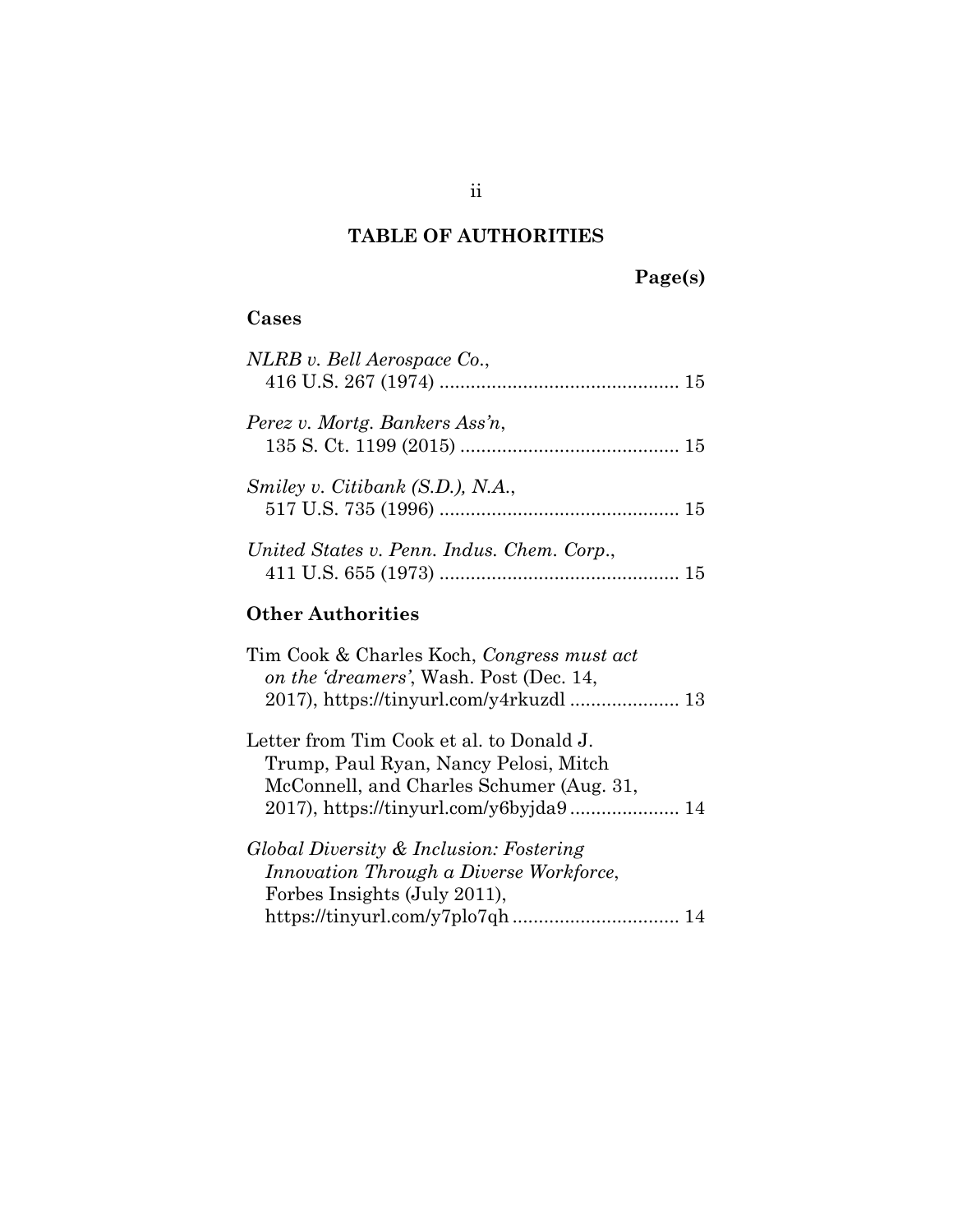# iii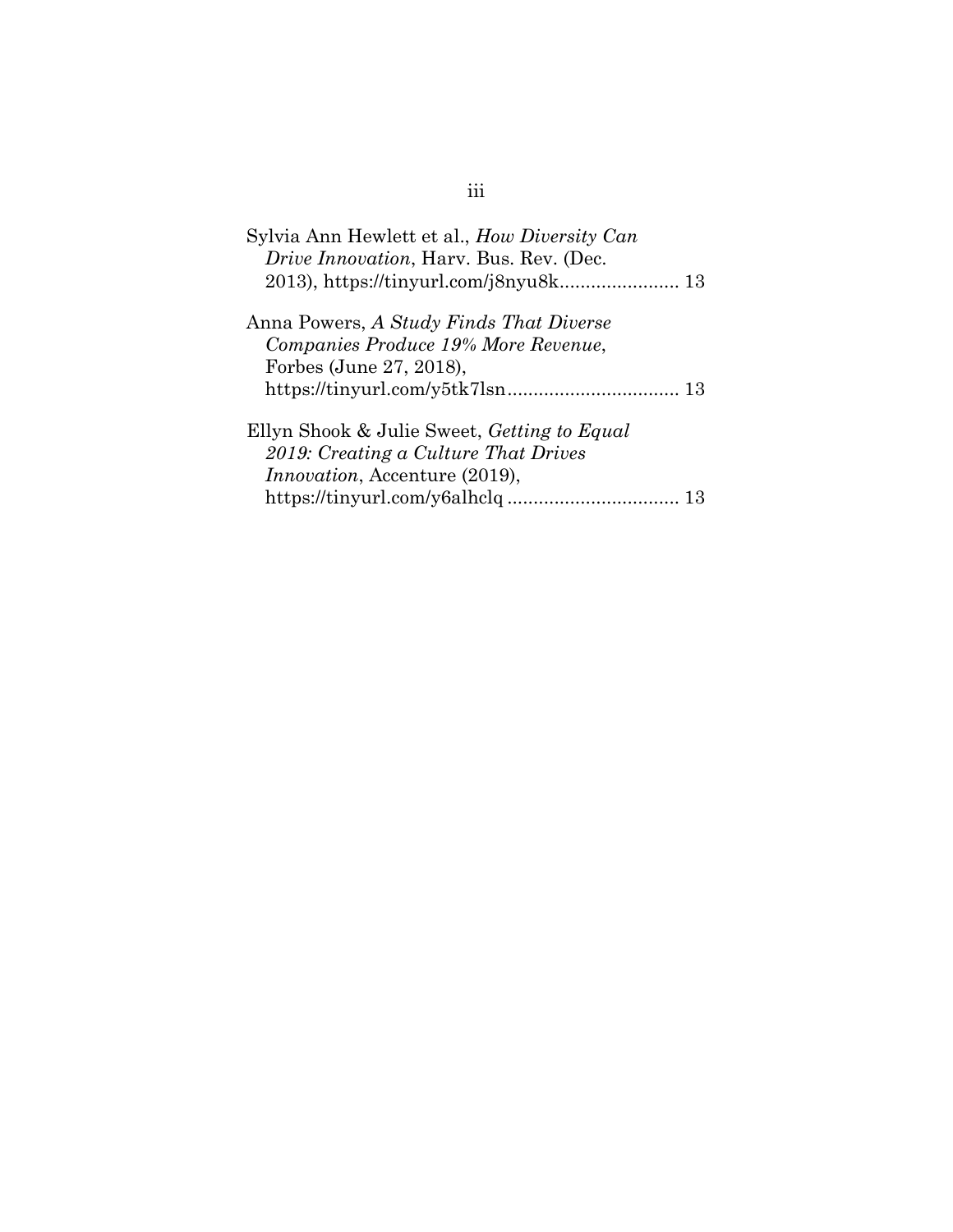#### **INTEREST OF AMICI CURIAE<sup>1</sup>**

<span id="page-4-0"></span>Apple is a company rooted in innovation that aims to make the world a better place. Tim Cook is its CEO, and Deirdre O'Brien is its Senior Vice President of Retail and People. Mr. Cook joined Apple in 1998, and Ms. O'Brien in 1988. In this submission, Mr. Cook and Ms. O'Brien speak for Apple and, importantly, for themselves. Apple has filed numerous briefs before this Court, but this is the first time we lend our own names as well. We do so here to stress that not only does Apple care as a company, but we care as leaders, colleagues, and human beings. This is an issue we feel to our core.

Since 1976, Apple has made its name by designing, developing, selling, and maintaining cutting-edge consumer electronics including mobile communications devices, personal computers, and related software and services. Apple's success stems from its people. They shape and embody Apple's culture of innovation. Apple employs a diverse workforce of over 90,000 employees in the United States alone.

Among those people are hundreds of DACA recipients who had no say in the decision to travel to this country and have known no other home. Apple employs DACA recipients who embody Apple's commitment to innovation in a wide variety of positions. As

l

<sup>1</sup> The parties have consented to the filing of this brief. No counsel for a party authored the brief in whole or in part. No party, counsel for a party, or any person other than amici and their counsel made a monetary contribution intended to fund the preparation or submission of the brief.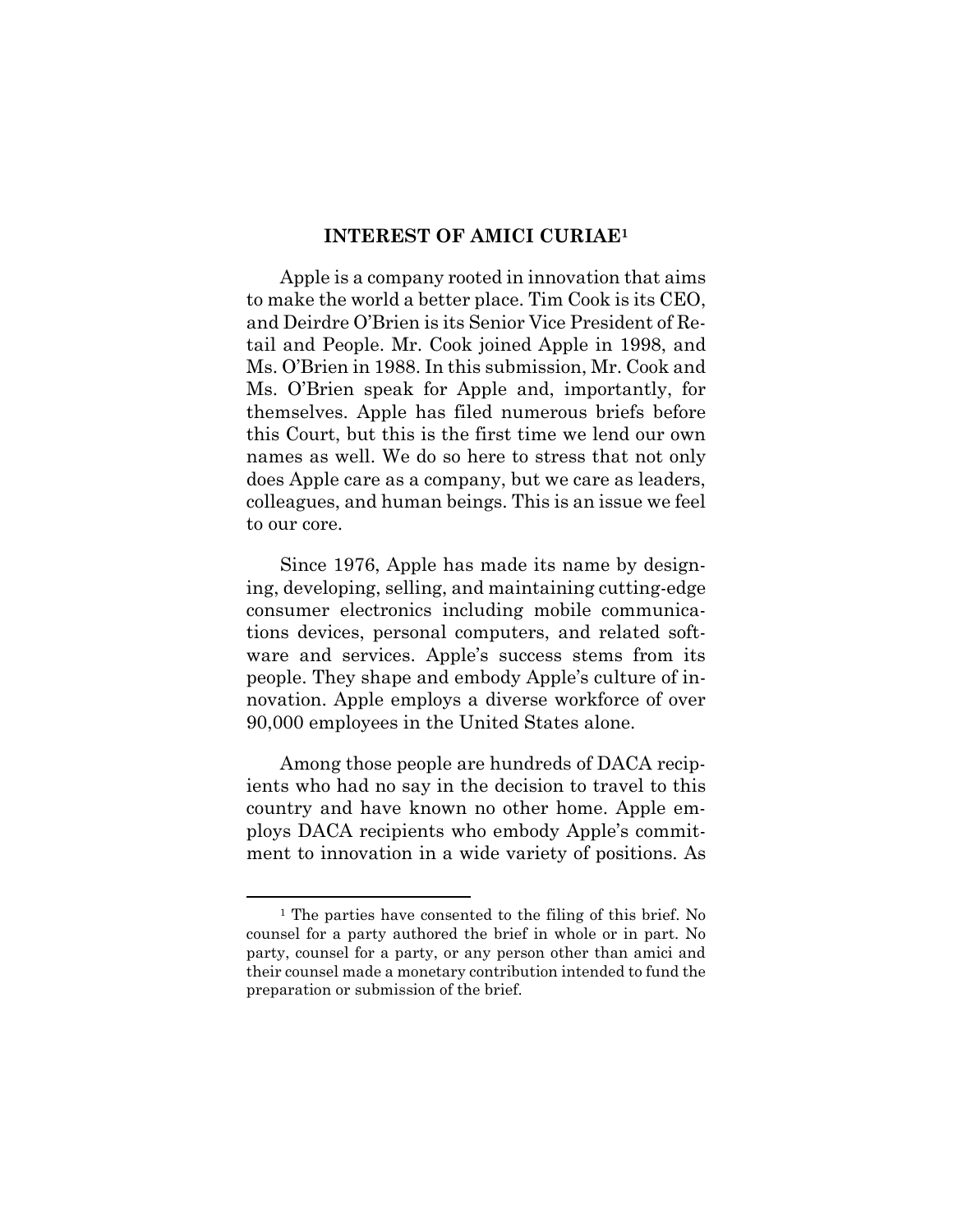we explain below, they, and immigrants like them, are vital to Apple's success. They spark creativity and help drive innovation. They are among our most driven and selfless colleagues.

Our interest in this case is simple: We are distressed at the prospect of ripping our DACA colleagues from the fabric of our company. This issue is a moral one: Our country made a deal with a highly vulnerable population interested in a bright future, and we should keep that deal.

### **INTRODUCTION AND SUMMARY OF ARGUMENT**

<span id="page-5-0"></span>We are often asked, "How does Apple do it?" How has Apple devised a parade of revolutionary new products and services that no one ever imagined? How has Apple achieved one technological breakthrough after another? How has Apple made its products so consistently innovative and appealing that people all across the world, from all walks of life, enjoy them?

The answer is our people. Our recipe for success is simple: Hire the best people, from the most diverse backgrounds. They will solve the most challenging technological problems. They will find new ways to connect to the broadest population and new ways to provide the best customer experience. This is Apple's innovation strategy. It is all about the people—and their rich diversity.

After the DACA program was created, Apple eagerly sought out and hired Dreamers—relying on the commitment our government made to them. Today,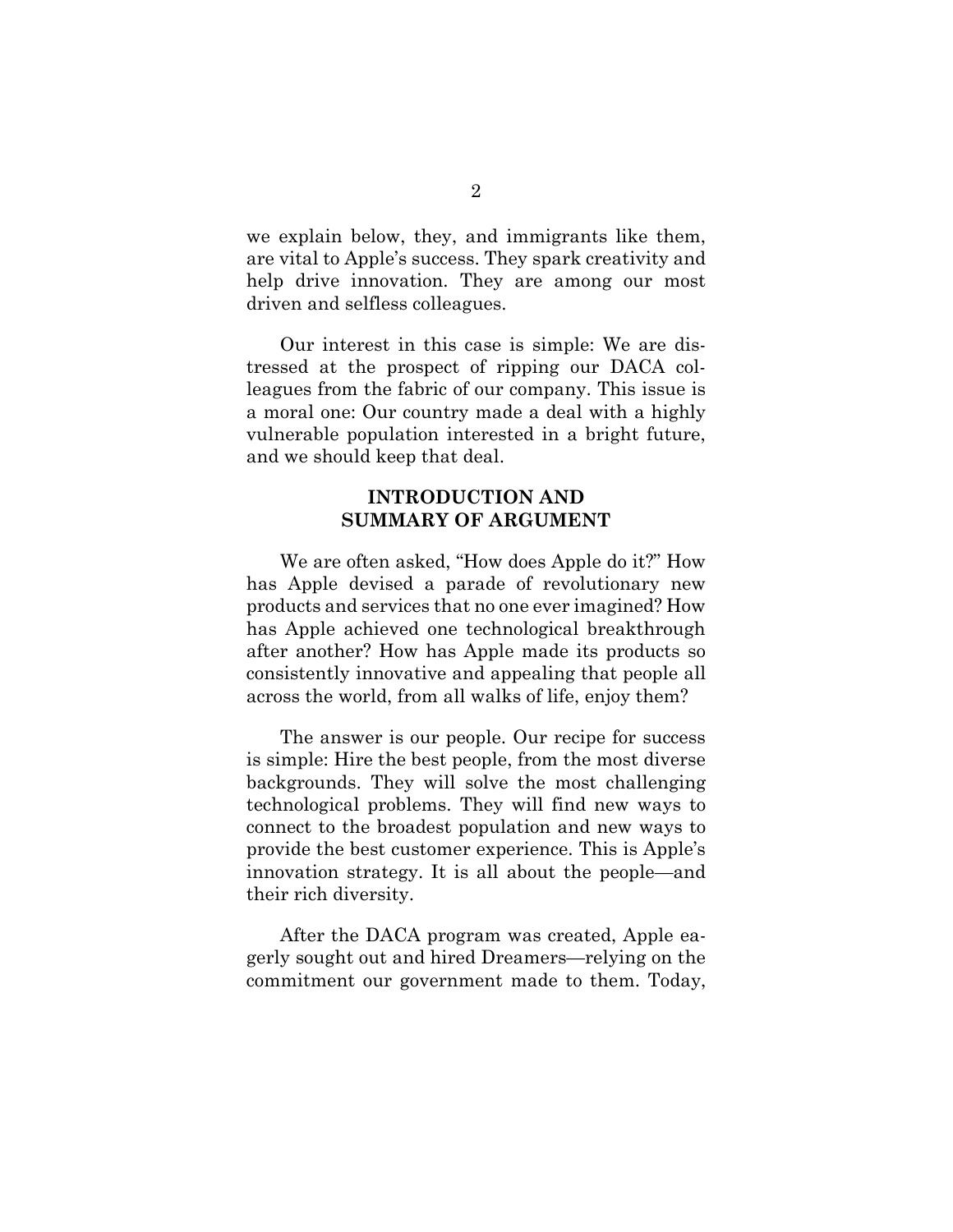Apple employs 443 Dreamers who come from more than 25 different countries on four continents. We did not hire them out of kindness or charity. We did it because Dreamers embody Apple's innovation strategy. They come from diverse backgrounds and display a wide range of skills and experiences that equip them to tackle problems from different perspectives. Because they thrived in the face of adversity, they often exhibit extraordinary levels of grit and drive.

We can say from experience that DACA promotes innovation—for us at Apple and for companies all across the United States. This brief features the stories of five of our DACA colleagues who play vital roles throughout Apple. They help shape our culture. Their personal stories, work ethic, and success inspire us. Apple and companies like it would be weaker and less competitive without these extraordinary individuals in our workforce. They have earned the right to continue to contribute to our company and to our society.

Which brings us to a broader—and more fundamental—point. One of Apple's core values is the belief that equal opportunities should be available for all, regardless of background. The United States is at its best when all people are free to pursue their dreams. Our country has enjoyed unparalleled success by welcoming people from around the world who seek to make a better life for themselves and their families, no matter their backgrounds.

DACA is an embodiment of those ideals. The Dreamers were brought to this country at a young age, typically through no choice of their own. When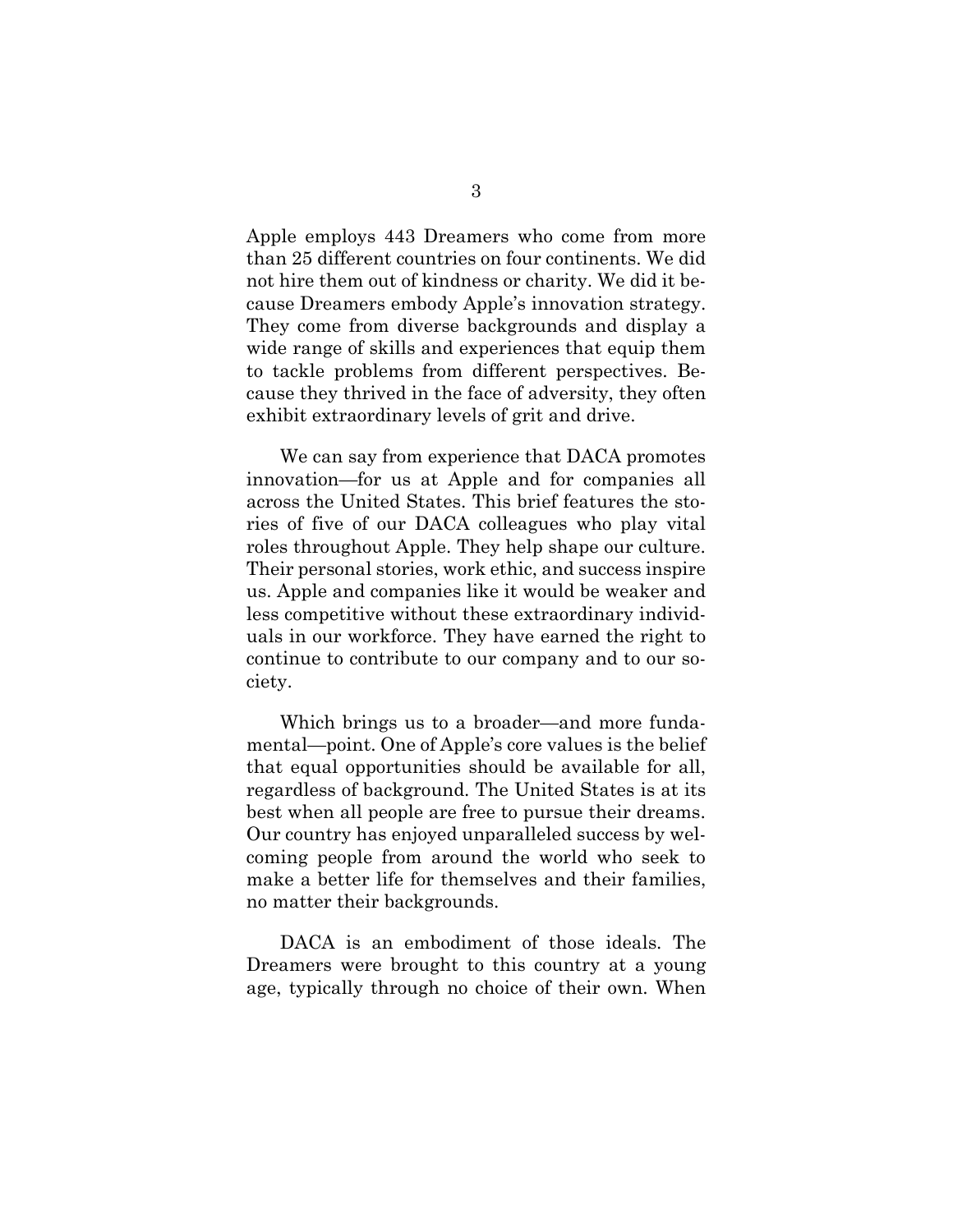they were old enough to make their own choices, our country offered them a deal, which they accepted at great personal peril. They fulfilled their end of the bargain. They have done everything right. In their patriotism, dedication to their families and communities, and commitment to making their country a better place, they are as American as any of us. They simply want the opportunity to continue to work, meet their obligations to society, raise and support their families, and pursue the American dream. We collectively have a moral obligation to uphold our end of the bargain. When we do, our country will be richer for it.

#### **ARGUMENT**

<span id="page-7-0"></span>**1.** Apple did not become one of the most successful companies in the history of the world by doing things conventionally. Apple's success story is a story of innovation. We have succeeded by disrupting the marketplace with revolutionary products, novel strategies to engage the public, and new approaches to customer interactions. None of this would have happened without our diverse workforce.

For Apple, diversity is a technological and business imperative. Suppose you need to solve a complicated, multifaceted problem. It could be a technological problem that no one else has ever figured out, such as how to make a transparent touchscreen that can respond to multiple touches; how to make a watch provide life-saving assistance; or how to fulfill the promise of augmented reality. It could be a customer-relations challenge, such as how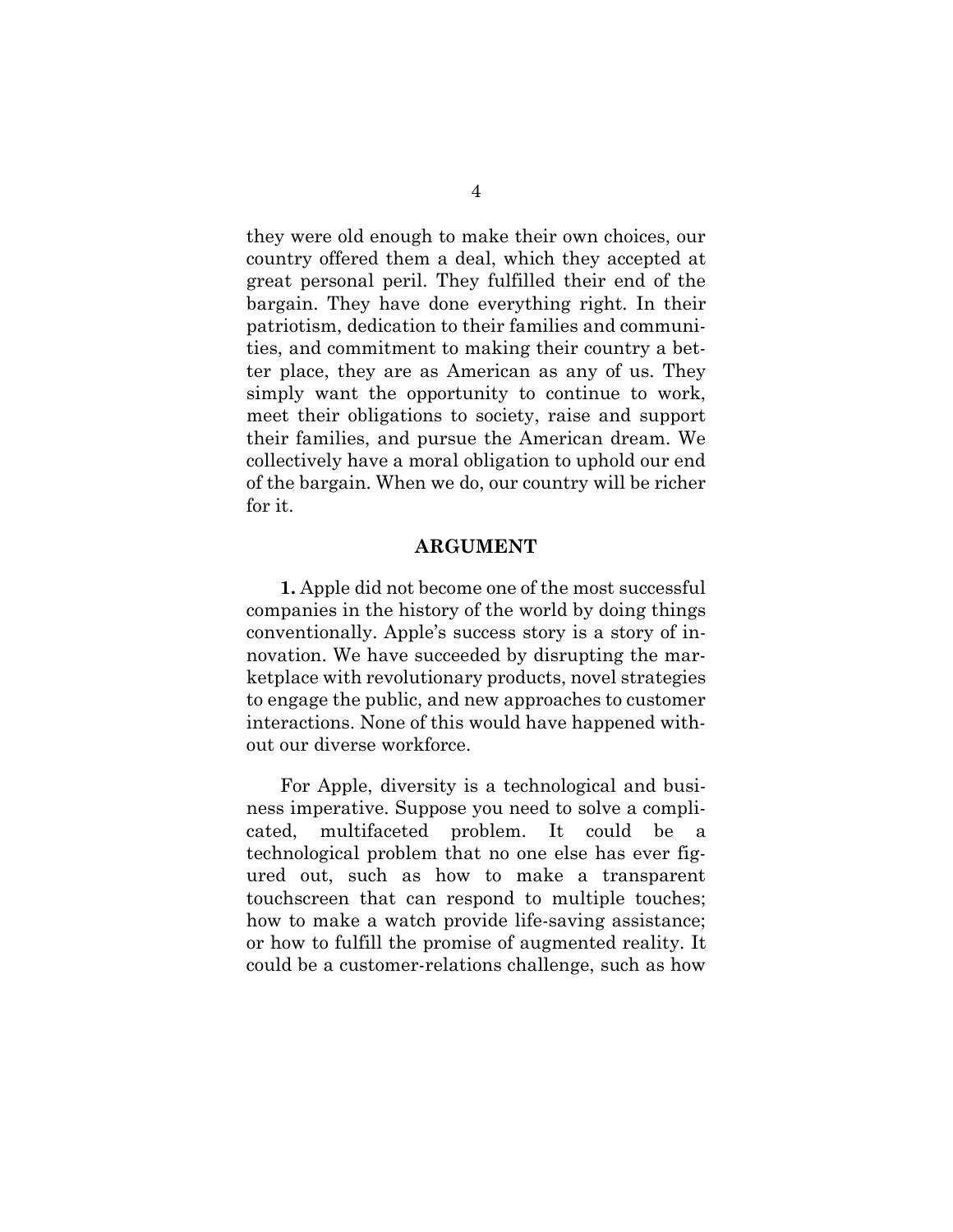to teach the latest technology to someone who is buying her first smartphone; or how to ensure Apple customers receive the very best service when they are ready to purchase a new device. It could be a problem across hundreds of dimensions.

One approach is to gather a group of problem solvers with the same upbringing, experiences, and educations. That is a recipe for group think. Apple strives to gather together a diverse group, with wildly different perspectives, educations, and life experiences. When you do that magical things happen. You find better solutions. You intuit things about customers who are not the same as you. That is how you innovate.

**2.** It is this culture of innovation—this technological imperative—that first attracted us to Dreamers. Apple's investment in Dreamers has paid huge dividends. Dreamers fuel creativity, broaden knowledge, and help drive innovation. They inspire all of us. They make Apple better. They make our country better.

Apple employs Dreamers across 36 states and in all regions of the country. Dreamers at Apple run the gamut of roles within the company. They are Hardware Development Engineers, Software Engineers and Technicians, Retail Store Geniuses, and Support and Operations Specialists. With their diverse experiences and educational backgrounds, they bring different technological solutions to the table. Speaking numerous languages, they also educate customers on the latest technology and help repair broken devices in Apple's stores. Having grown up in families from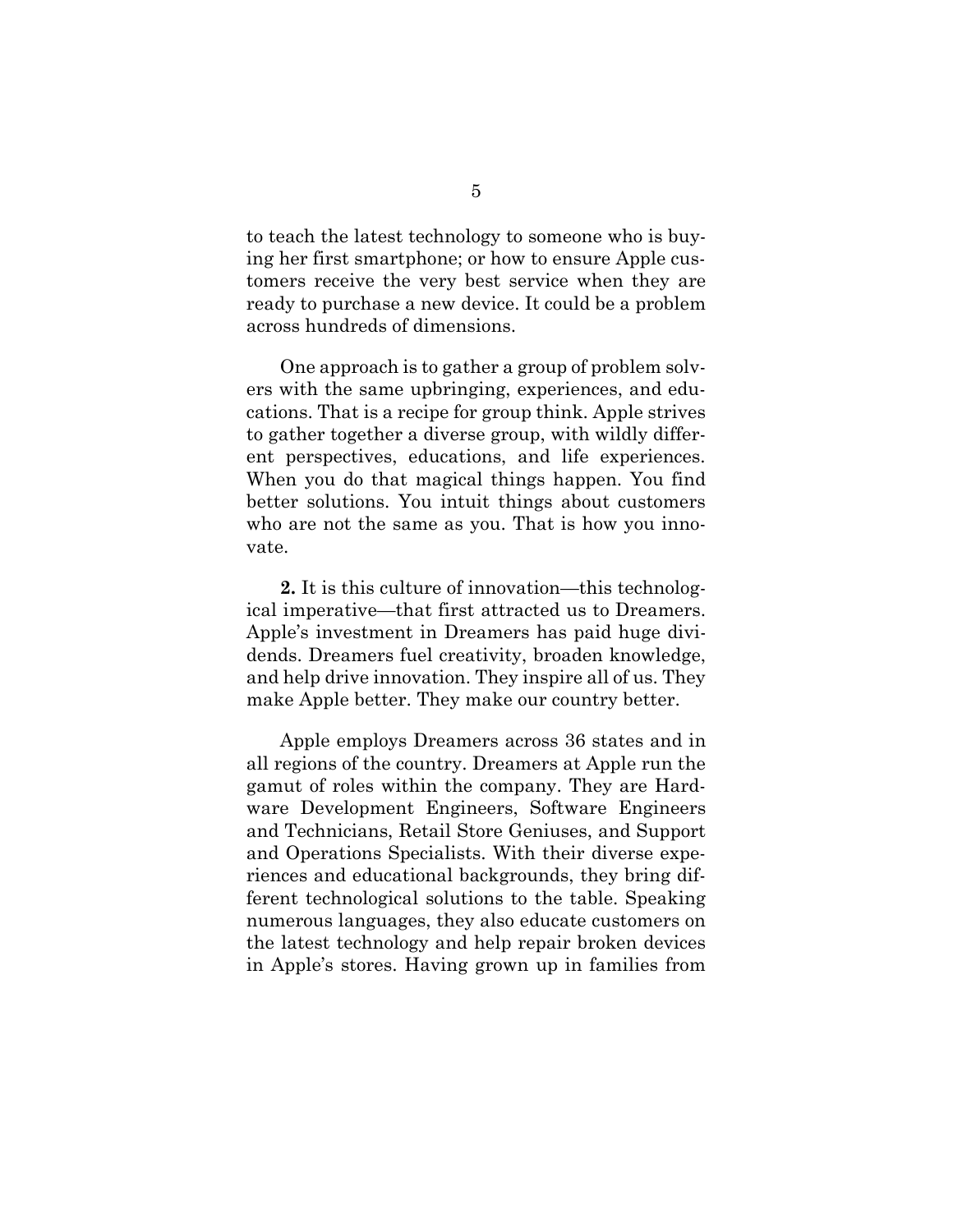different cultures, they display different sensibilities about customer interactions.

Each brings his or her own story of adversity, achievement, and commitment to excellence. Each contributes to Apple's success in his or her own way and in ways that would not be replicated by plugging just any cog into the wheel. As a group, they tend to display levels of determination and resolve that would be the pride of any business. We could tell you 443 stories to illustrate these attributes. Instead, we will focus on an illustrative five.<sup>2</sup>

D.O. came from Mexico as an eight-year-old when his mother sacrificed everything to reunite with her family in the United States. He saw his mother struggle to find a steady job and then ultimately "work in the fields. It [wa]s really hard, manual labor. It is so tough on her body and I see how it wears her out. So seeing my mom have to work like that, I knew I needed to do everything I could, work as hard as I could, to get a job that would allow her to stop working in the fields. You know, working in the fields, you don't get benefits, you don't get a retirement plan. I'm my mom's retirement plan." Growing up, D.O.'s main goal was to own a computer. "I always had to work just to get my hands on a device." He focused his interest and passion for computers toward helping his community. He helped students learn how to code and worked as a program coordinator, teaching students

l

<sup>2</sup> All Dreamers are highly vulnerable and fear retribution. The Dreamers in the stories below have authorized us to use their initials, except for "A.B.," who requested complete anonymity.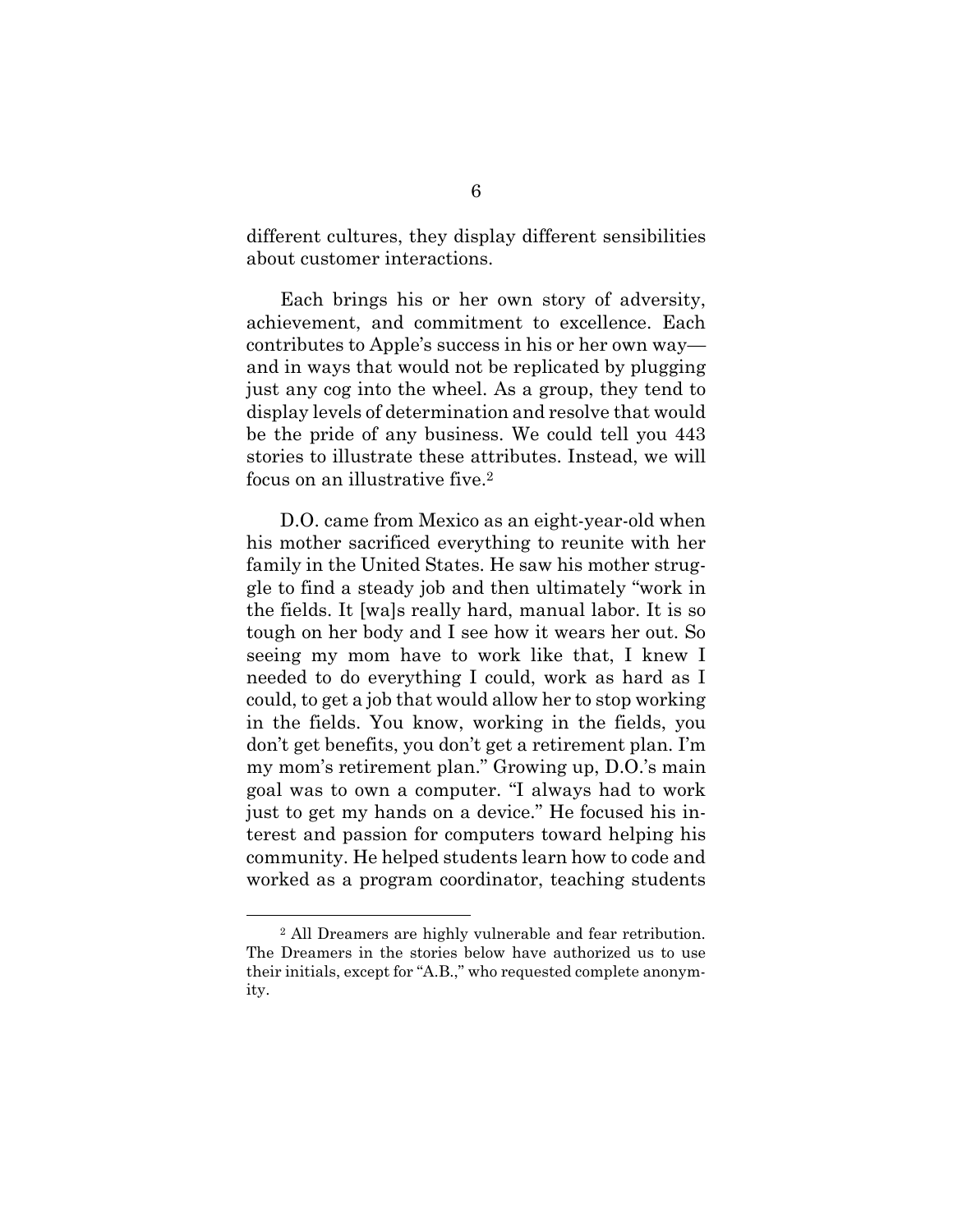the skills they needed to succeed in software engineering. "These jobs focused on giving back to my community, and the reason why I give back is because I've seen what can happen to kids like me if they don't get opportunities to be on a laptop and get their hands on the programs that they want to write. Due to the way I grew up and what I wanted to do, it was hard to get the opportunities that I had."

D.O. explains how his background affects his professional endeavors. "I think the adversity I faced led me to develop a really strong work ethic that allowed me to succeed. I attended a college program where you could graduate with your bachelor's in three years instead of four—but that meant no breaks, no summers off. All school all the time. It was an intense schedule but because of my drive to get my mom out of her manual labor job, I was able to stay committed to the program."

That drive has contributed to D.O.'s success at Apple, which hired him out of college as a software development engineer in Sunnyvale, California. Recognizing his work ethic and skills, D.O.'s supervisors have commented, "He was learning so fast that we couldn't even keep up with him!" D.O. was hired about four weeks ago and is already known for his research skills and for his ability "to come up with his own ideas." It was an "easy decision to hire him. He was as brilliant as anybody we could get. He is of the highest caliber for any new college hire." Given his "determination, ability to learn, and keenness to provide new ideas, he [has become a] well-respected team member."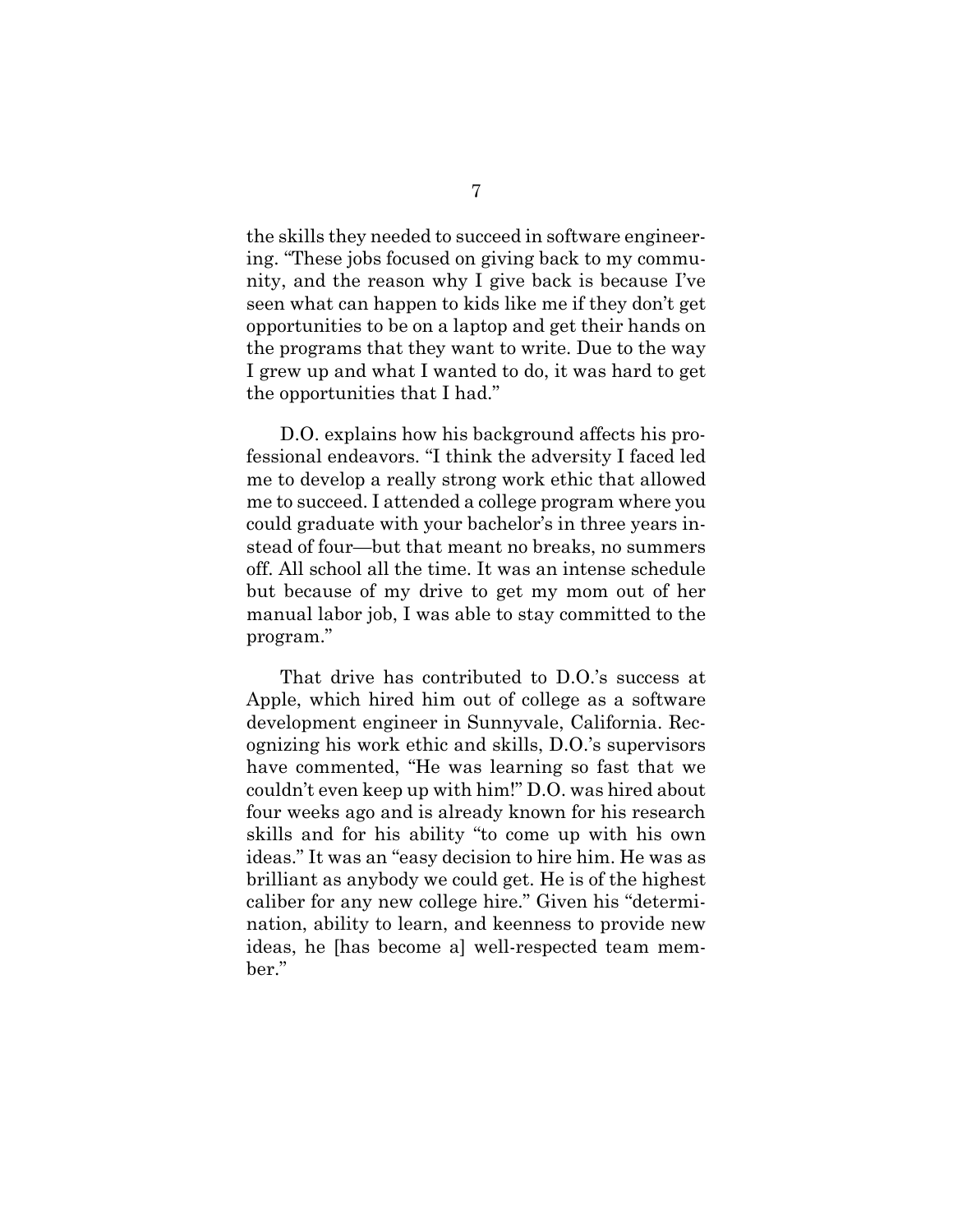W.V.'s father faced struggles in Peru and moved to the United States, leaving his family behind for several years. W.V. was eight years old when his father brought him here. W.V. says he is motivated by "the sacrifices my mom and dad made. My dad never saw his family again." At first, he says, "I didn't have a drive. Because there was no DACA back then, I knew I wouldn't be able to get a job so I didn't have the drive to do well. But when my dad passed away, I knew I had to work hard." He simply had to support his mother and sister. The obstacles W.V. faced helped him learn how to think outside the box. "I've been in some [difficult situations]. But just like my dad, I'm going to go with it. Just going with the flow and finding the best solution that I can find."

Apple originally hired W.V. as a contractor. But managers quickly noticed his unique abilities and he was offered a full-time position as a Maps Analyst. His supervisor emphasizes that W.V. has always been "a top performer and takes initiative and runs with anything we give him." He is "one of the best people I've had working for me. He's become an indispensable part of my group." If W.V. had to leave the country, his supervisor worries, "I don't know if his replacement would be able to do what he can do."

\* \* \*

A.B. was born and raised in a small town in Mexico. She was brought to the United States at the age of eight. Her sister was born in the United States. Growing up, she says, "I knew I would not have the

\* \* \*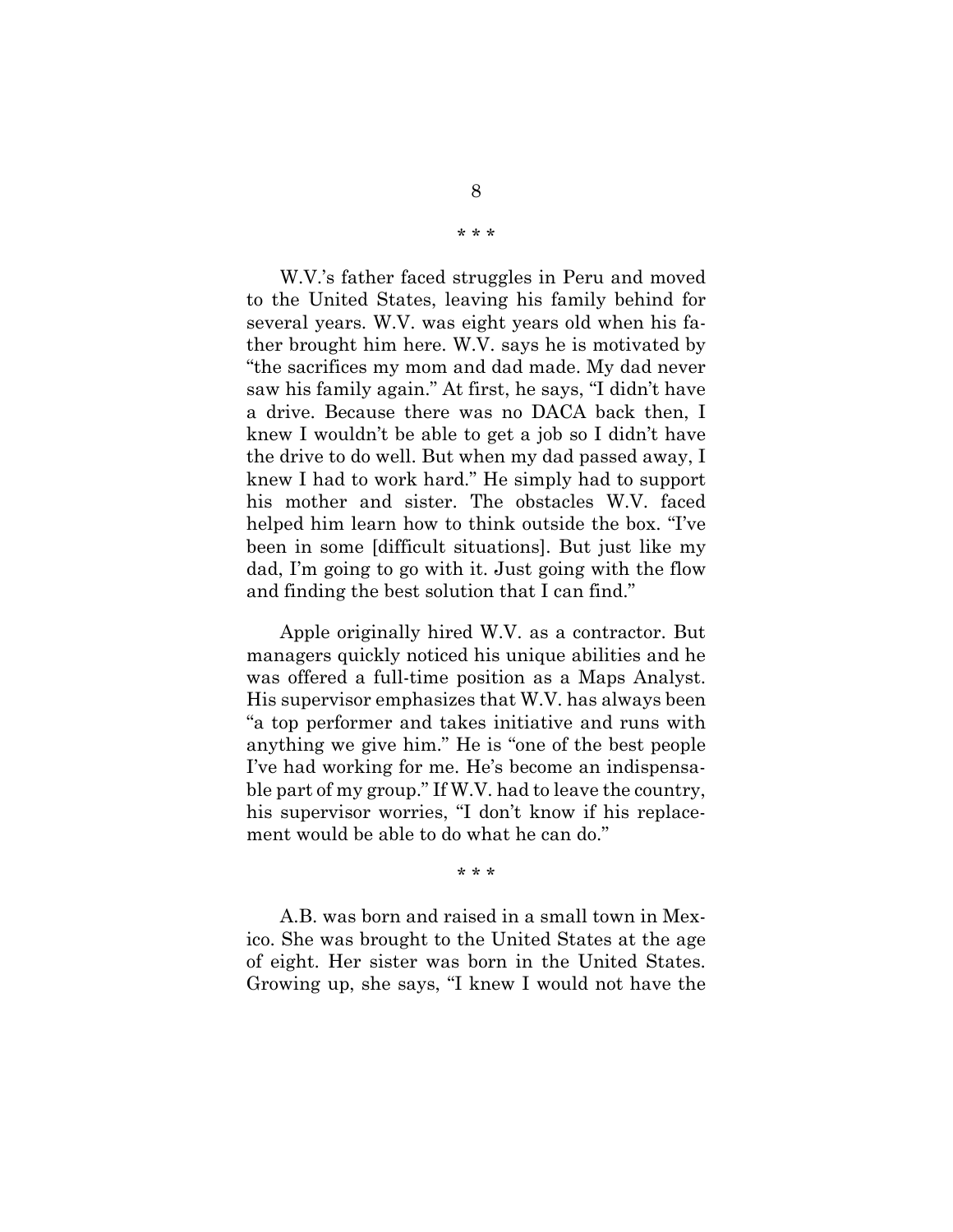same opportunity to continue my education after high school or even have a standard career like my sister due to my legal status." So she "had to get creative and find a different path to success." A.B. gets her motivation from her mother who cleans houses for a living. She says, "Her work ethic drives me. I learned to give it 110% because of her." A.B. started working at a very young age. She explains, "I had to make sure what my family went through wasn't for nothing." DACA gave her hope and opportunity. She made it to Apple, where she now works in an Apple store in Louisville. She explains how her background prepared her for her current job at Apple. "I'm not above anything. My mom is a cleaning lady. I can do anything. I can tackle anything. She doesn't even know the language, but she's out there. So what's stopping me?" Her struggles have taught her to "be more patient and put my energy in my work, even if it's the energy that's fueled by people hating on me or misunderstanding me."

A.B.'s supervisor also describes her as "a superstar!" "She's one of the most positive team members that I'm lucky enough to lead." A.B. started out as a part-time employee, but "I sat her down and asked her to come on full-time because she was so positive. She offers to stay late or work in another area of the store every day just to support the store." She recounts that "we just recognized her two days ago. I talked to my leaders about how great she is. She's quick, accurate, and knows how to engage with customers. She's very personable. She's one of my favorites!"

\* \* \*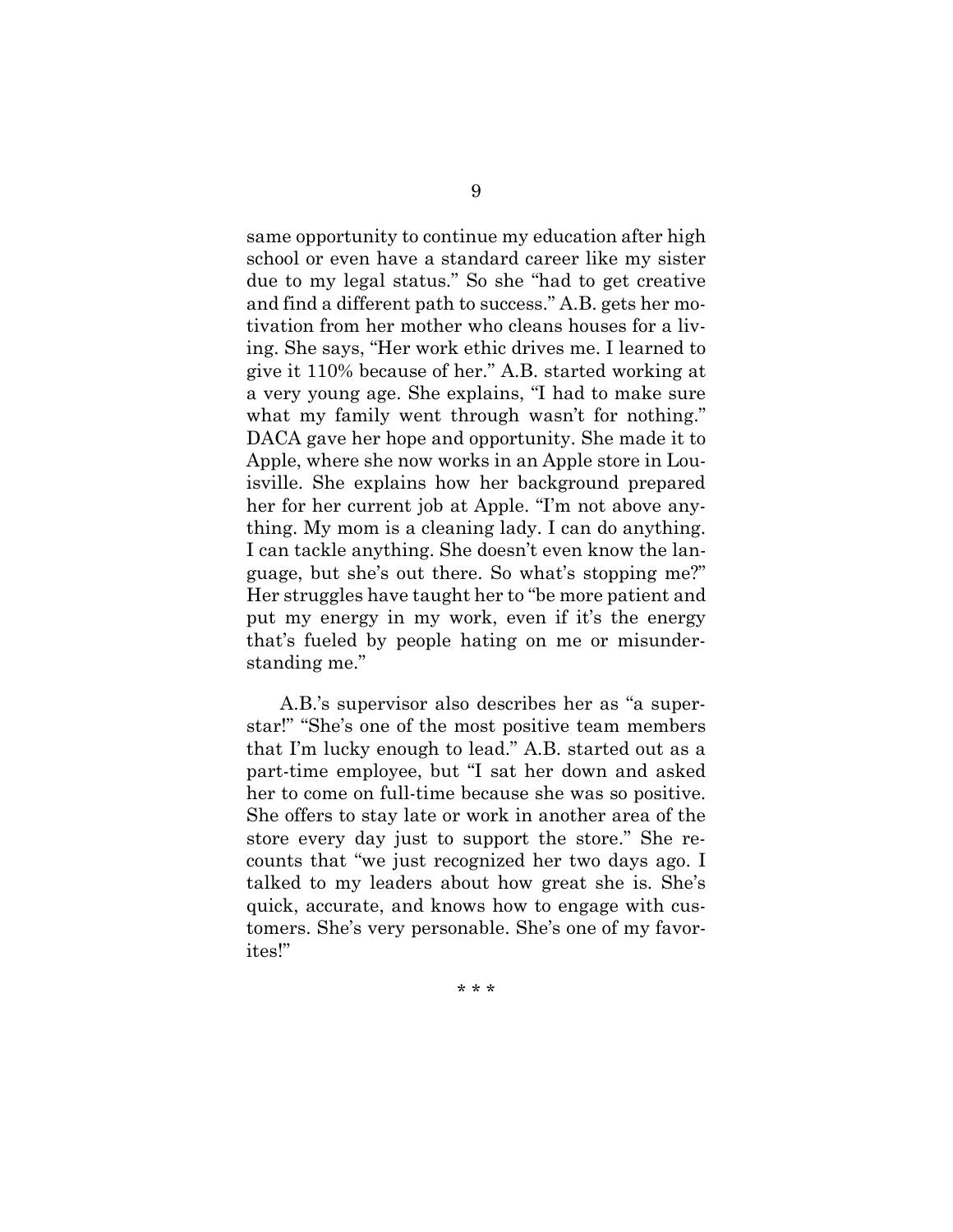K.G.'s parents arranged for him to come to the United States from Mexico when he was eight years old to join his father, who had moved earlier. "Living without my dad for a good long time was difficult," he recounts. "Financially, we were not very stable. For us to come here to the U.S., mom had to sell her car. We had to travel from Central Mexico." K.G.'s empathy and work ethic were driven by tough circumstances that have fostered a sense of gratitude for his chances here. He explains, "These tough circumstances changed how I see things in life. I matured faster because of that. Changed [because of] my having to learn a whole new language." Because of these hardships, "I've been able to push myself more to look for the things that I want and work harder." Within a year of coming to the United States, "I was already speaking English fairly fluently. I now speak three languages."

K.G. now works as a part of our AppleCare team in Austin. Though he's been with Apple less than a year, he is already impressing supervisors with his ability to pick up details of Apple's procedures. He explains what drives him: "I want to be more successful than what my parents were able to be. They brought me here to become a better person and have better luck than they had. [So] I appreciate every opportunity I'm presented, and I always try to do my best."

\* \* \*

L.D. was five when she moved to the United States from Brazil with her parents. At such a young age, she didn't realize how her life would change and what obstacles she would face, but growing up she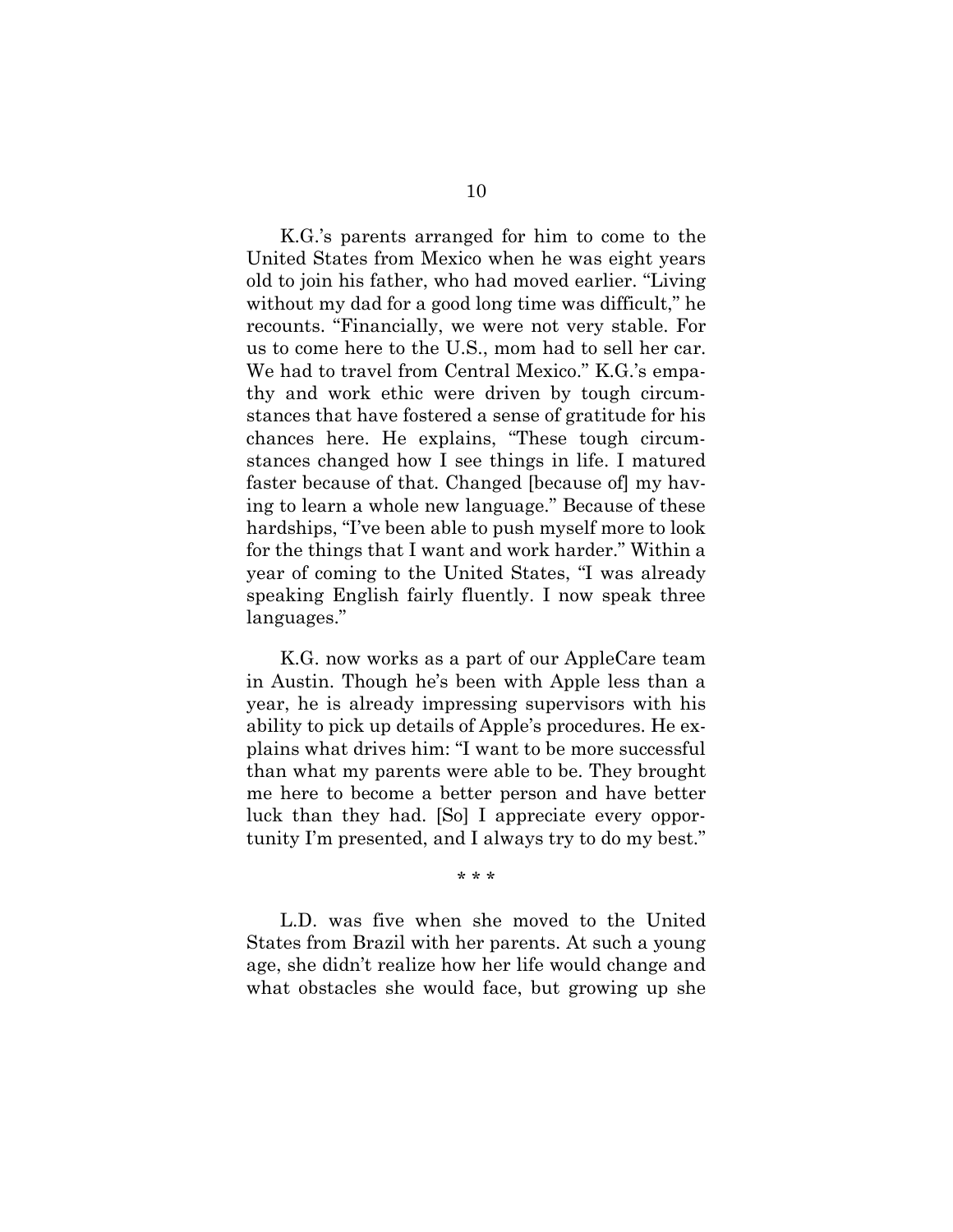learned this fact very quickly. "I saw how difficult it was for my parents and how it may be for me and my sister. We couldn't visit our family. When my grandparents passed away, my parents couldn't go back. People always judge us and ask why we're here. It's uncomfortable because we can't share our story because we don't know how someone will take it." But "DACA helped me and my sister not feel different from everyone else."

L.D. is now working as a Retail Specialist at Apple. Her supervisors have asked her to train new employees even though that function was not initially part of her official job description. She attributes her success to her ability to "educat<sup>[e herself]</sup> about everything that's going on." She's also "able to relate with everyone and care about everyone. Even if I don't speak their language, I'm able to relate and be patient with them because I saw that with my parents who didn't speak English."

Her supervisors "appreciate [her] diversity and [her] customer focus, and [she] gets opportunities others don't" because of her unique skills. "We can lean on her for a lot of things," her supervisors stress. "One thing that sticks out is her ability to connect with people and embody our values." L.D. is "one out of 2 among 100 of our employees who has been chosen to train new employees on Apple's values, products, and how to connect with our customers." We "want her to be the first impression [our new employees] have with Apple." "Others can also speak multiple languages, but they cannot relate to customers like her." Coming from another country, "she can connect with customers in a unique way—other employees can't provide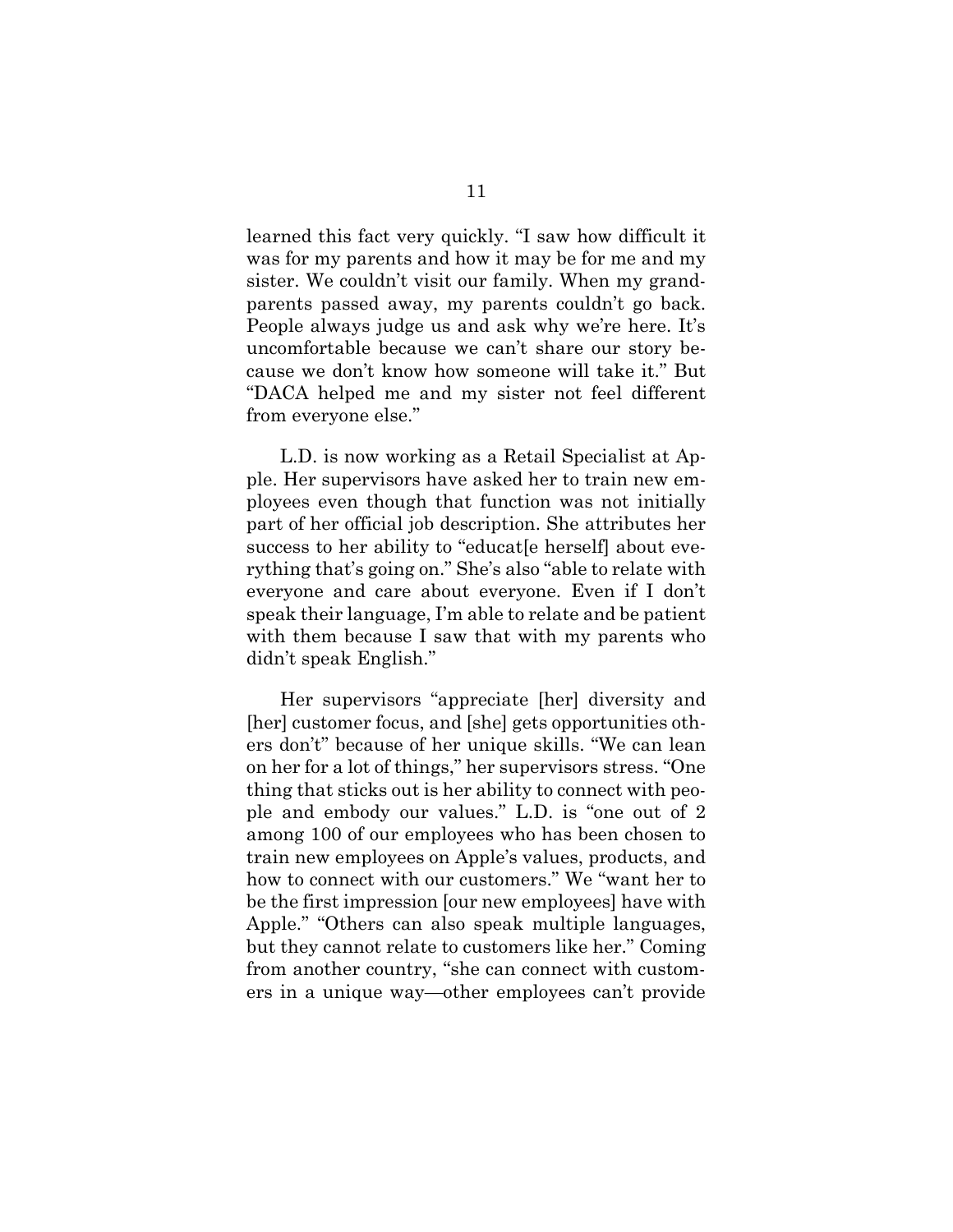that exceptional experience." In our customer reviews, she is rated "one of the highest consistently."

\* \* \*

As different as these stories are, they all have a few things in common. First, they display how unique backgrounds have translated into tangible skills and capabilities that set Apple apart in every arena. Second, they display the grit that inevitably translates into personal and collective success.

Third, they inspire us—all of us, at every level of the company. Apple would quite literally not exist without a brilliant and driven population of immigrants. Apple founder Steve Jobs's father immigrated from Syria. Dreamers form a pipeline from which future managers and leaders will be drawn. Each is an innovator with promotion potential, and we would be thrilled if they spent their careers at Apple. Infusions of talent like the Dreamers from around the globe sustain and help drive Apple's ability to thrive. Every one of these talented Dreamers should have the same opportunities as Steve did to create, work hard, and help change the world for the better.

Fourth, these are all quintessentially *American*  stories—stories about the American Dream: Come from nothing, follow the rules, work hard, contribute, and then prosper and make us all more prosperous.

**3.** Apple is not the only company that subscribes to the view that diversity drives innovation—and that has found huge value in hiring DACA recipients. This Court will hear from many tech companies—run by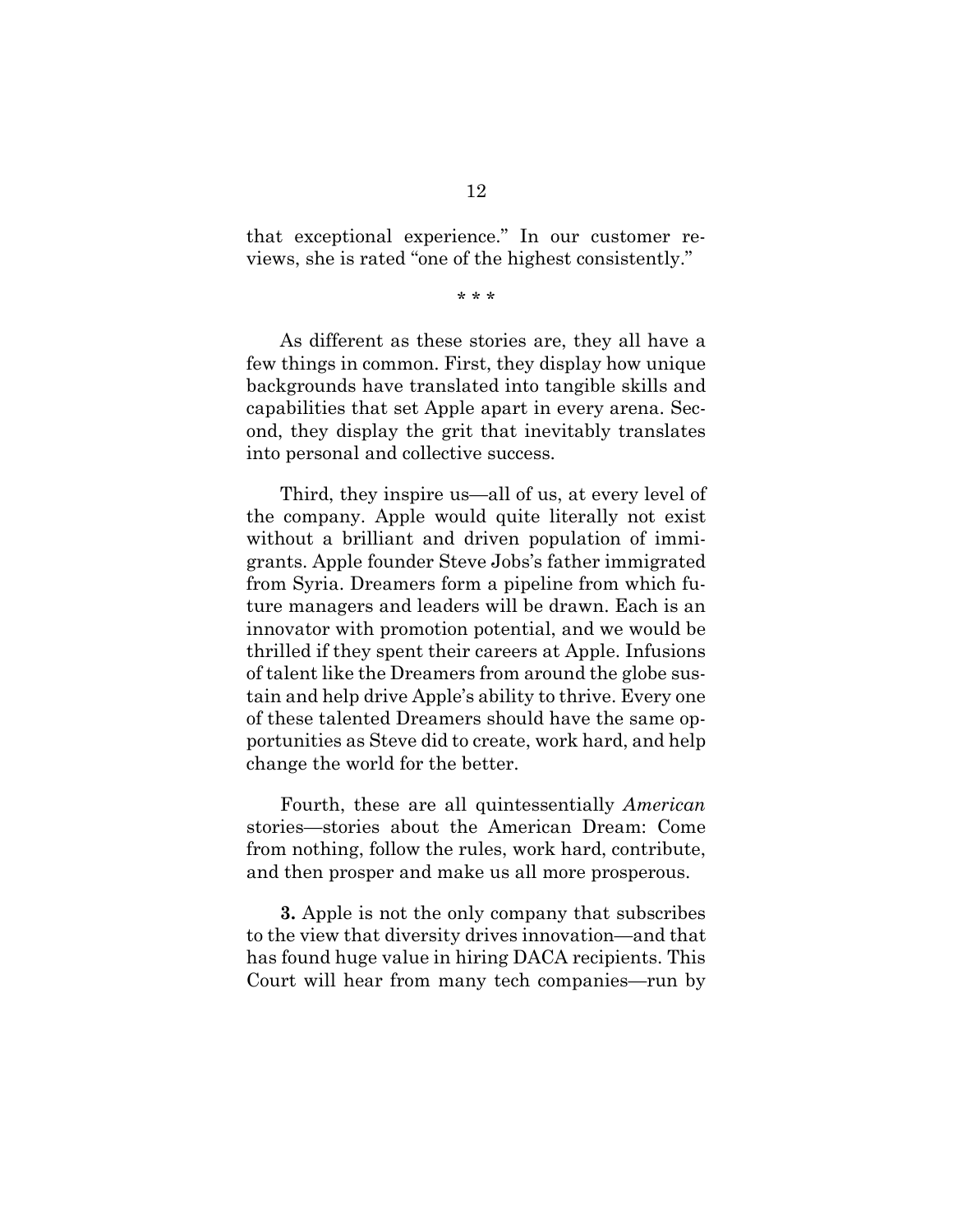executives across the ideological spectrum—who will confirm that they subscribe to the same philosophy.<sup>3</sup> That is why we say (as we have published with Charles Koch): "For our nation to maximize progress and prosperity, we need more, not fewer, talented people at the table."4 The path to our country's continued success is to bring in the best and most diverse team of problem-solvers.

Several studies have shown that organizations with diverse employees are significantly more likely to experience growth and success.5 For example, a study based on "a nationally representative survey of 1,800 professionals, 40 case studies, and numerous focus groups and interviews" found that companies with managers who have diverse traits and varied life experiences "are 45% likelier to report a growth in market share over the previous year and 70% likelier to report that the firm captured a new market."6 Another study by the Boston Consulting Group found

l

<sup>3</sup> Apple fully endorses the Coalition for the American Dream's amicus brief.

<sup>4</sup> Tim Cook & Charles Koch, *Congress must act on the 'dreamers'*, Wash. Post (Dec. 14, 2017), https://tinyurl.com/y4rkuzdl.

<sup>5</sup> Sylvia Ann Hewlett et al., *How Diversity Can Drive Innovation*, Harv. Bus. Rev. (Dec. 2013), https://tinyurl.com/j8nyu8k; *see also* Ellyn Shook & Julie Sweet, *Getting to Equal 2019: Creating a Culture That Drives Innovation*, Accenture (2019), https://tinyurl.com/y6alhclq.

<sup>6</sup> Hewlett et al., *supra*.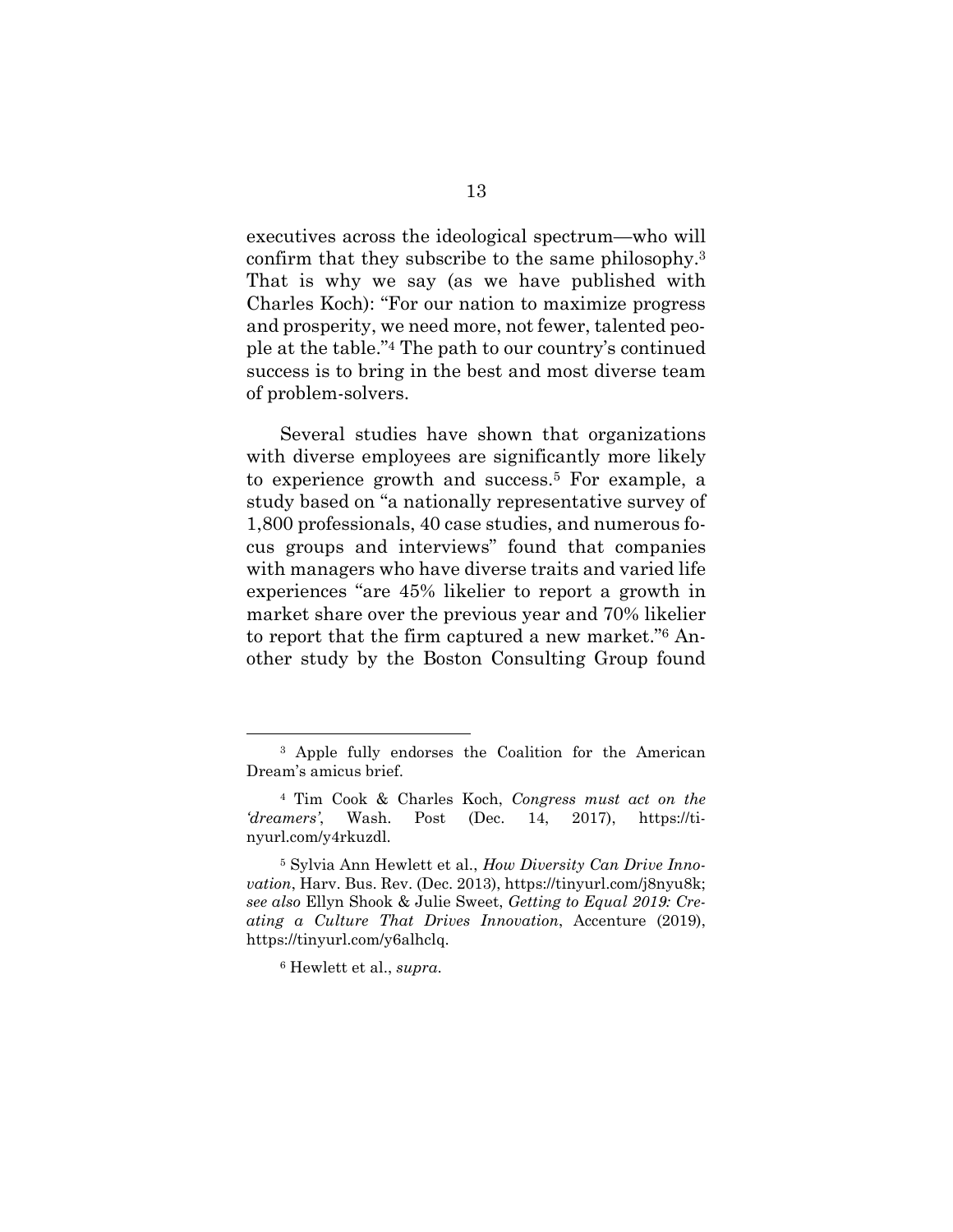that "diversity increases the bottom line for companies."<sup>7</sup>

Companies have recognized how diversity fuels success.8 That is why hundreds of America's most important business leaders wrote to the Administration emphasizing DACA's benefits and urging it to preserve the program, explaining that "Dreamers are vital to the future of our companies and our economy" and part of America's "global competitive advantage."<sup>9</sup>

**4.** Most of the Dreamers had no say in the decision to travel to this country and have known no other home. By adopting the DACA program, this country

<sup>7</sup> Anna Powers, *A Study Finds That Diverse Companies Produce 19% More Revenue*, Forbes (June 27, 2018), https://tinyurl.com/y5tk7lsn.

<sup>8</sup> *See generally Global Diversity & Inclusion: Fostering Innovation Through a Diverse Workforce*, Forbes Insights (July 2011), https://tinyurl.com/y7plo7qh ("Diversity fosters creativity. We need to generate the best ideas from our people in all levels of the company and incorporate them into our business practices." –Frédéric Rozé, President and CEO, L'Oréal USA); *id.* ("We are in 75 countries and we want to hire the best talent in each locale. Diverse teams and companies make better decisions." –Eileen Taylor, global head of diversity until 2013, Deutsche Bank); *id.* ("We couldn't have gone through all of the mergers and acquisitions and continue to be successful without having a diverse workforce. It's important to our business strategy and it makes us more innovative and competitive." –Debbie Storey, senior vice president of talent development and chief diversity officer until 2015, AT&T).

<sup>9</sup> Letter from Tim Cook et al. to Donald J. Trump, Paul Ryan, Nancy Pelosi, Mitch McConnell, and Charles Schumer (Aug. 31, 2017), https://tinyurl.com/y6byjda9.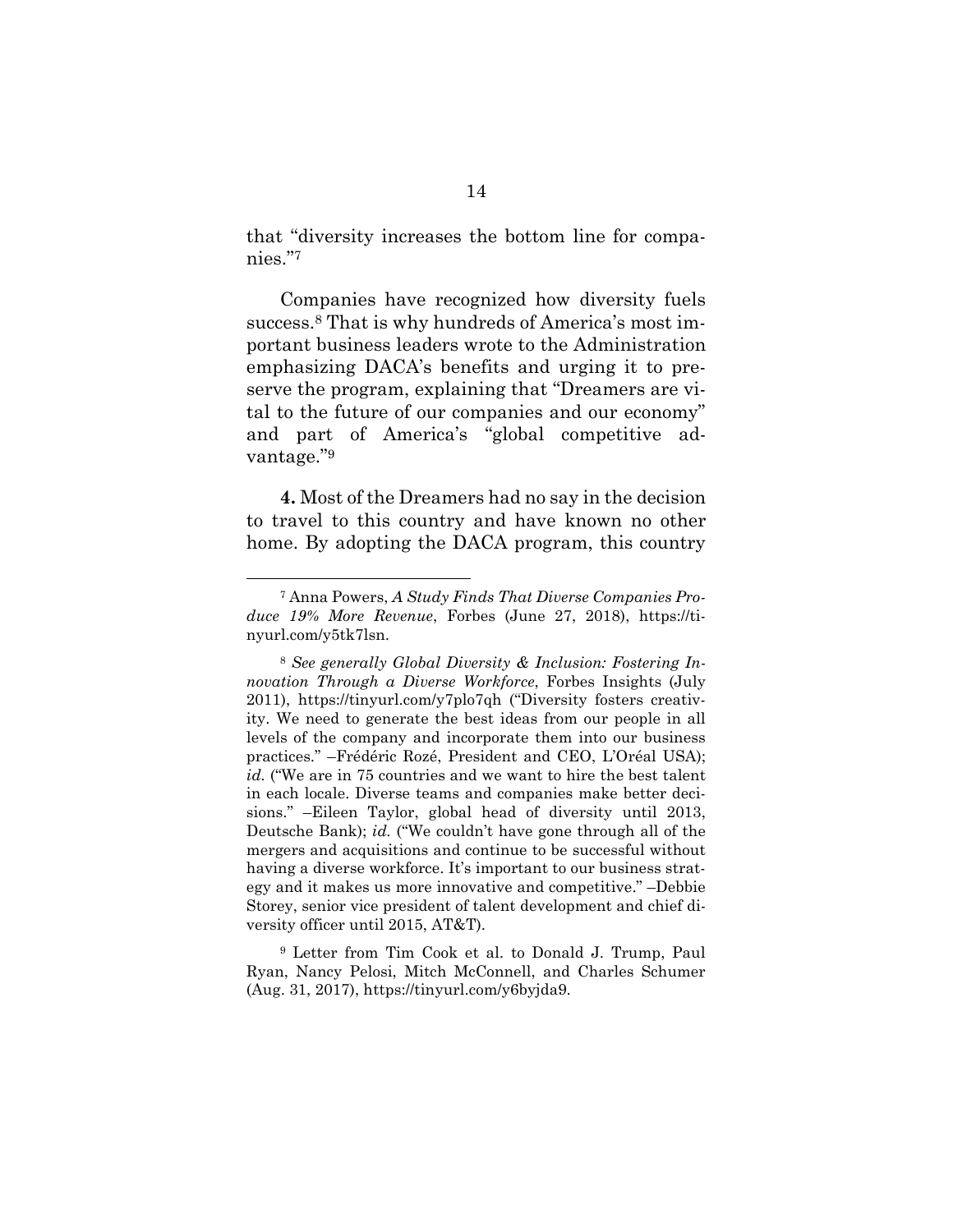acknowledged their sacrifice and offered them a path to continuing the lives they loved and formalizing their contributions to American society. With the promise of deferred action and permission to seek work and stay long term, 800,000 young people stepped forward, shared highly sensitive personal information, passed a background check, and played by the rules. Their decision to do so was quite literally life-altering, and irreversible. DACA status affected Dreamers' decisions about whether and where to apply to college, seek jobs, and travel. The Dreamers took us at our word. They held up their end of the bargain. They have worked hard, paid taxes, and contributed to our society and to their communities.

This Court has recognized that "serious reliance interests" like these carry significant legal weight. *Perez v. Mortg. Bankers Ass'n*, 135 S. Ct. 1199, 1209 (2015); *Smiley v. Citibank (S.D.), N.A*., 517 U.S. 735, 742 (1996); *see also NLRB v. Bell Aerospace Co*., 416 U.S. 267, 295 (1974) (warning against agency actions "impos[ing]" "new liability … on individuals for past actions which were taken in good-faith reliance on [agency] pronouncements"); *United States v. Penn. Indus. Chem. Corp*., 411 U.S. 655, 670-75 (1973) (requiring consideration of reliance interests).

This is an issue where one's head and heart lead to the same conclusion. We collectively owe it to the Dreamers to hold up our end of the bargain. It is not just a legal requirement. It is the moral thing to do. Who are we as a country if we renege? What does it say about us as a people to turn our backs on the Dreamers now?